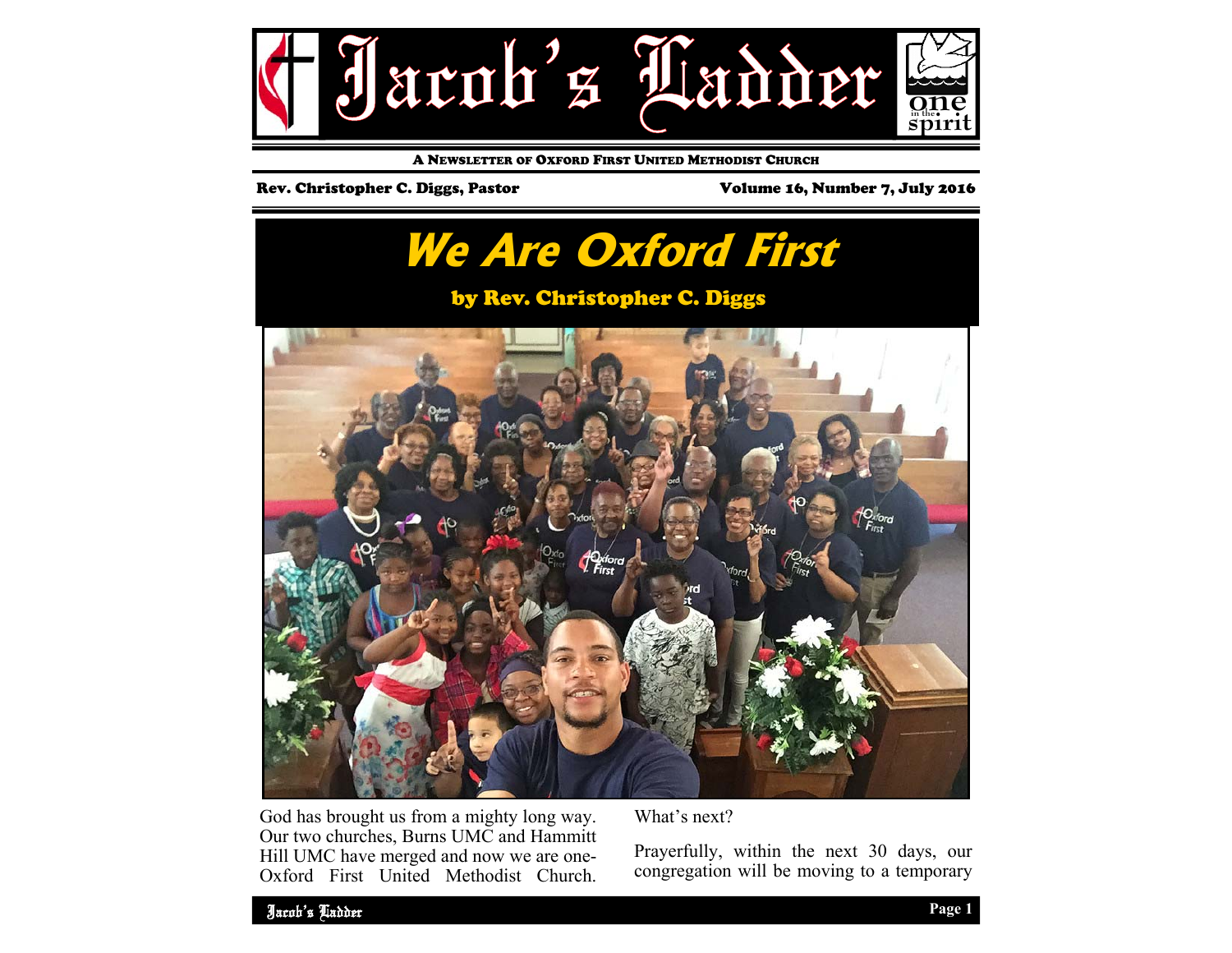or rented location until our new facility is built. All of our members can attest to the fact that both of our current facilities are out of date, in desperate need of repair and not conducive to a growing and thriving church. We have aggressively addressed these issues and I thank God we are moving in the direction to help accommodate the aforementioned issues and continue to address the needs of the community. The Administrative Council, Trustee's and Building Committee have certainly been a key component in all of the many important decisions being made, which our congregation expects during this time of transition. Ideally, we hope to close the sale of the existing property on 600 Molly Barr Road within the next 90 days. However, as we have seen in the past, most of these decisions are not in our control.

The work of becoming a vibrant church

continues. Our Vacation Bible School (VBS) was a huge success. Our children and youth continue to aspire to unprecedented heights. Our senior's ministry continues to grow. Our choirs are seeing new members from other churches and denominations come to our fellowship. But more importantly, we all need to celebrate the appointments of Kenneth and Barbara Wortham as our District Lay Leaders for the New Albany District of The Mississippi Annual Conference. Their leadership will encompass over 90 churches in our district as they set the agenda for all laity in our district for the next conference year.

I thank God for the life, hope and dreams being established in our lives spiritually, and my prayers are that we will continue to adhere to the word of God, and do the will of God to make our community more relevant and bountiful according to the word of God.



The Orchard Oxford UMC, The Community Church of Oxford, and Oxford First UMC sponsored a Community-wide Vacation Bible School Olympics at Stone Park and the Oxford City Pool on June 20- 23, 2016. Pictured here are images from that event.

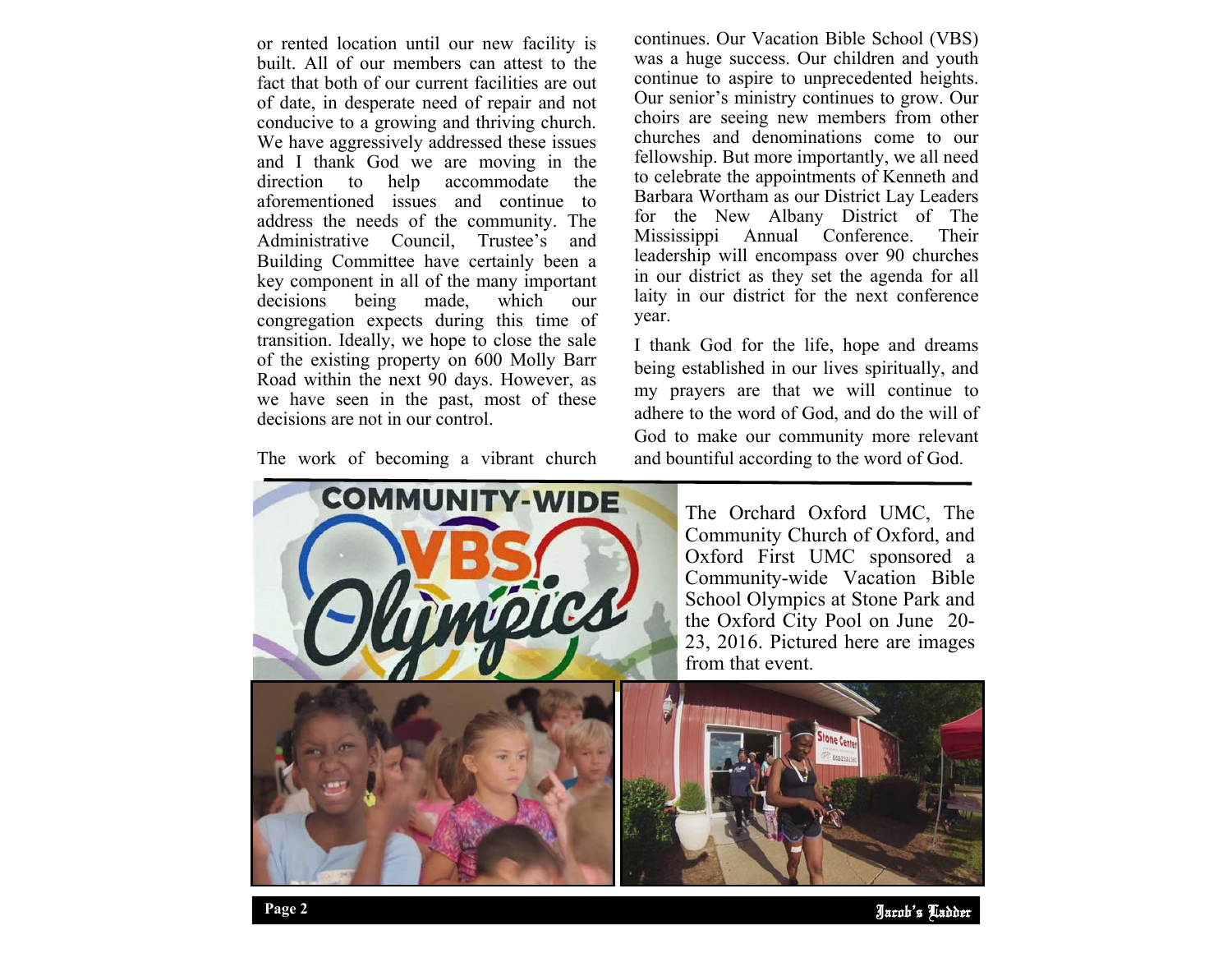



# **Children's Day Celebration**

The following pictures are from Oxford First UMC's Children's Day program and Picnic on Sunday June 26, 2016.